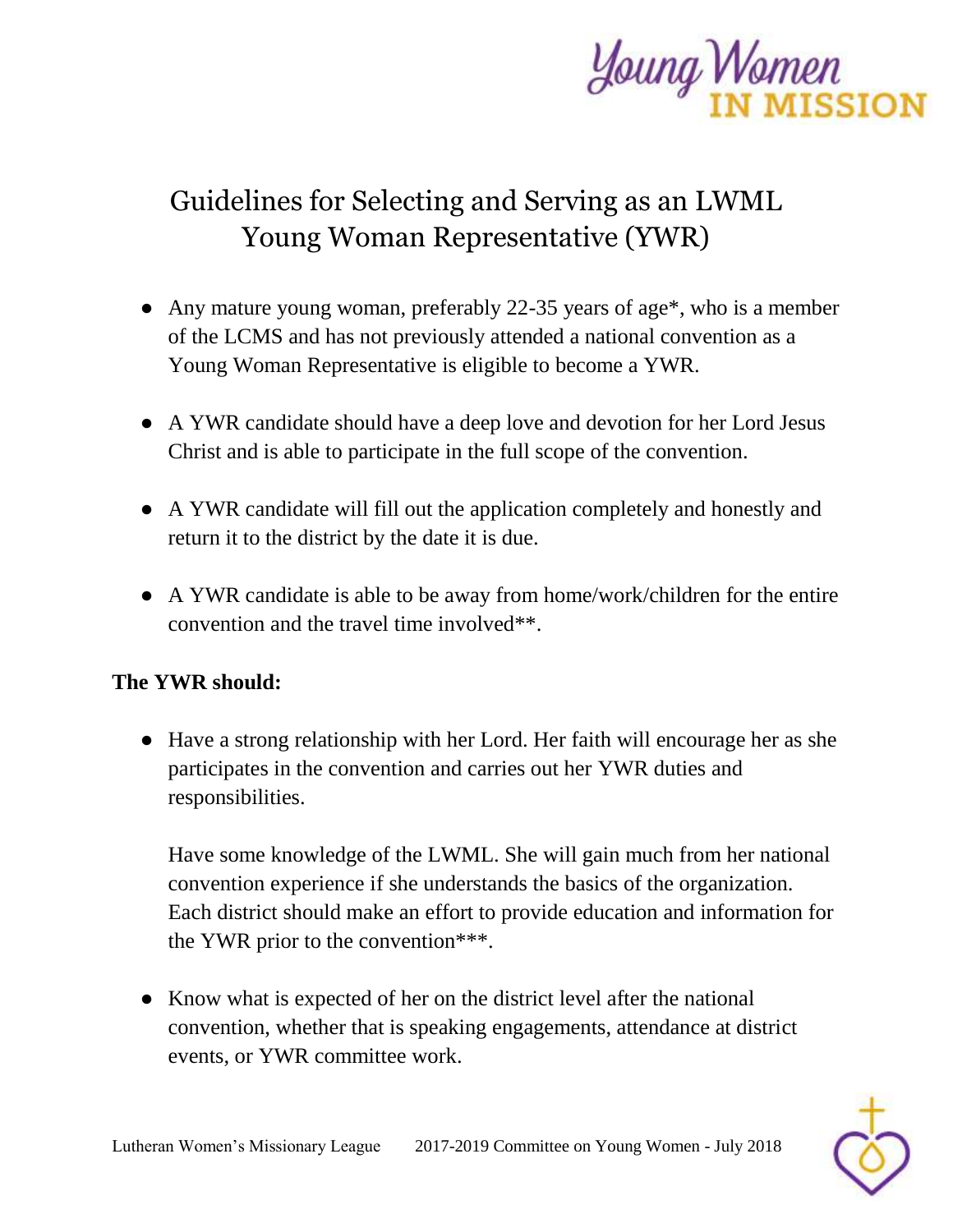- Be willing to participate in the following areas after convention: speaking, leading, recruiting, or encouraging. She is expected to impact others with her convention experience; skills in these areas are helpful.
- Have a desire to make a difference, be willing to assume the responsibilities given her by the district, and serve in a sincere and dedicated manner. Enthusiasm to learn and be involved is a must!

**\*** While 22-35 is the suggested age, we welcome women who are slightly outside of the age range as we look to further the reach of the LWML. We rely on the district board to know if the young women selected are the right representatives.

**\*\*** We wish to make all young women, including their children, feel welcomed at convention. If a YWR wishes to bring a young child(ren), all arrangements must be made between the YWR and the district president. The Committee on Young Women will welcome the child(ren) in the morning and evening YWR activity. The following expectations would need to be followed.

- The Committee on Young Women would be notified of the intent to bring a child through the YWR rooming form submitted and approved by the district president.
- Any YWR that wishes to bring children should communicate that to her district board to work out the details (rooming, childcare, etc.).
- The child(ren) need to be in another's care (family, friend, or convention childcare program) during all meeting sessions and breakouts.
- Small children are welcome to accompany their mother to morning or evening YWR-specific events.
- If a child becomes sick and the mother needs to take care of him or her, a member of the Committee on Young Women should be contacted.

**\*\*\*** See the mentoring document for specific suggestions on how this might be done.